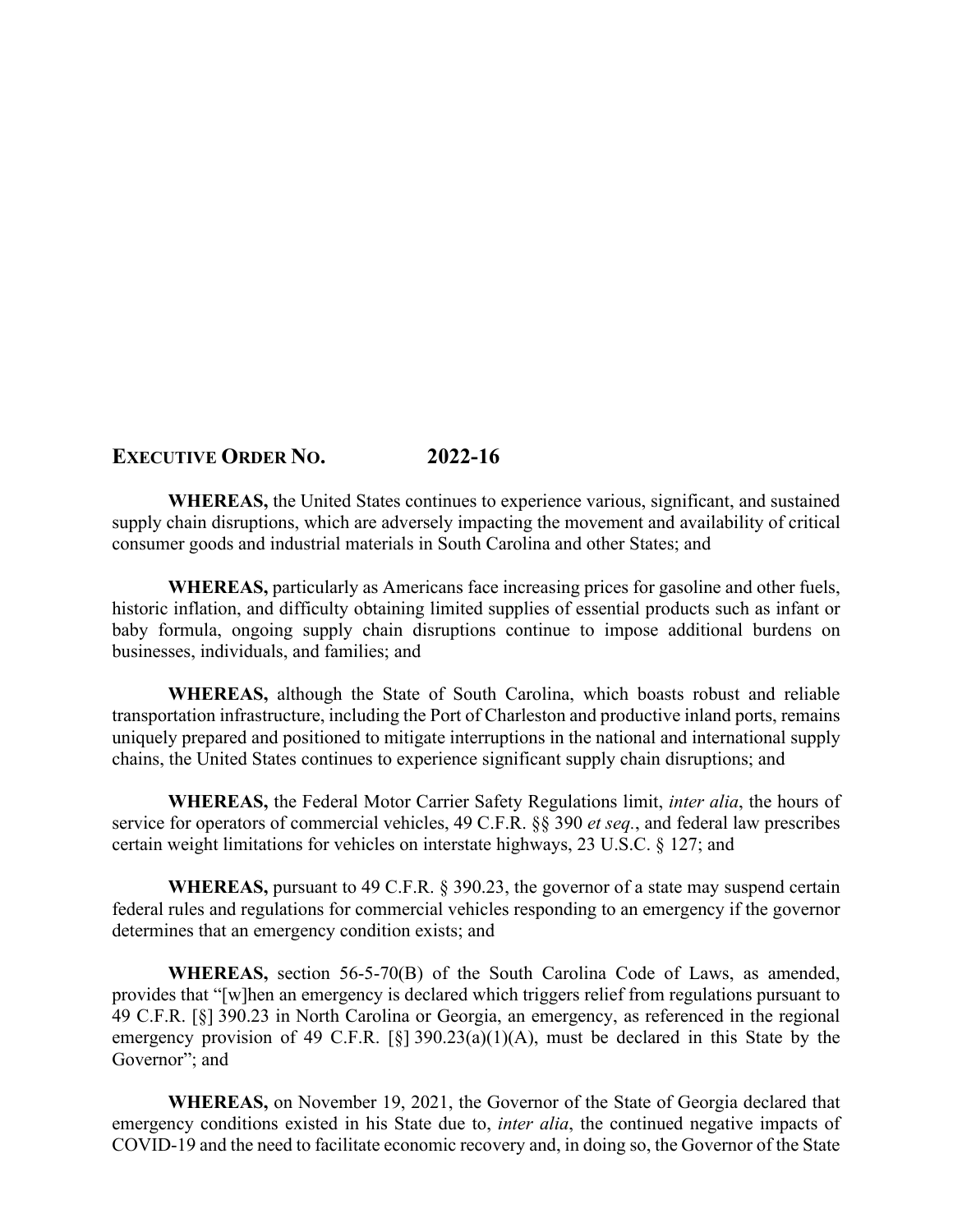Executive Order No. 2022-16 Page 2 June 9, 2022

of Georgia temporarily waived or suspended certain motor vehicle and transportation-related rules and regulations in connection with the same; and

**WHEREAS,** on November 23, 2021, the undersigned issued Executive Order No. 2021- 40, waiving or suspending certain rules and regulations for commercial vehicles and operators of commercial vehicles in connection with the cited supply chain disruptions and the declared emergency in the State of Georgia pursuant to 49 C.F.R. § 390.23 and section 56-5-70 of the South Carolina Code of Laws; and

**WHEREAS,** on December 17, 2021, the Governor of the State of Georgia renewed his declaration that emergency conditions existed in his State and extended the waiver or suspension of certain motor vehicle and transportation-related rules and regulations in connection with the same; and

**WHEREAS,** on December 23, 2021, the undersigned issued Executive Order No. 2021- 44, waiving or suspending certain rules and regulations for commercial vehicles and operators of commercial vehicles, for the reasons set forth therein, in accordance with 49 C.F.R. § 390.23 and section 56-5-70 of the South Carolina Code of Laws; and

**WHEREAS,** on January 18, 2022, the Governor of the State of Georgia again renewed his emergency declaration related to Georgia's continued economic recovery, including his waiver or suspension of certain motor vehicle and transportation-related rules and regulations; and

**WHEREAS,** on January 25, 2022, the undersigned issued Executive Order No. 2022-08, waiving or suspending certain rules and regulations for commercial vehicles and operators of commercial vehicles, for the reasons set forth therein, in accordance with 49 C.F.R. § 390.23 and section 56-5-70 of the South Carolina Code of Laws; and

**WHEREAS,** on February 18, 2022, the Governor of the State of Georgia again renewed his emergency declaration related to Georgia's continued economic recovery, including his waiver or suspension of certain motor vehicle and transportation-related rules and regulations; and

**WHEREAS,** on February 28, 2022, the Governor of the State of North Carolina extended the terms of a previous emergency declaration and other orders pertaining to COVID-19, including transportation-related provisions contained therein; and

**WHEREAS,** on March 1, 2022, the undersigned issued Executive Order No. 2022-10, waiving or suspending certain rules and regulations for commercial vehicles and operators of commercial vehicles, for the reasons set forth therein, in accordance with 49 C.F.R. § 390.23 and section 56-5-70 of the South Carolina Code of Laws; and

**WHEREAS,** on March 21, 2022, the Governor of the State of Georgia again renewed his emergency declaration related to Georgia's continued economic recovery, including his waiver or suspension of certain motor vehicle and transportation-related rules and regulations; and

**WHEREAS,** on March 31, 2022, the undersigned issued Executive Order No. 2022-11, waiving or suspending certain rules and regulations for commercial vehicles and operators of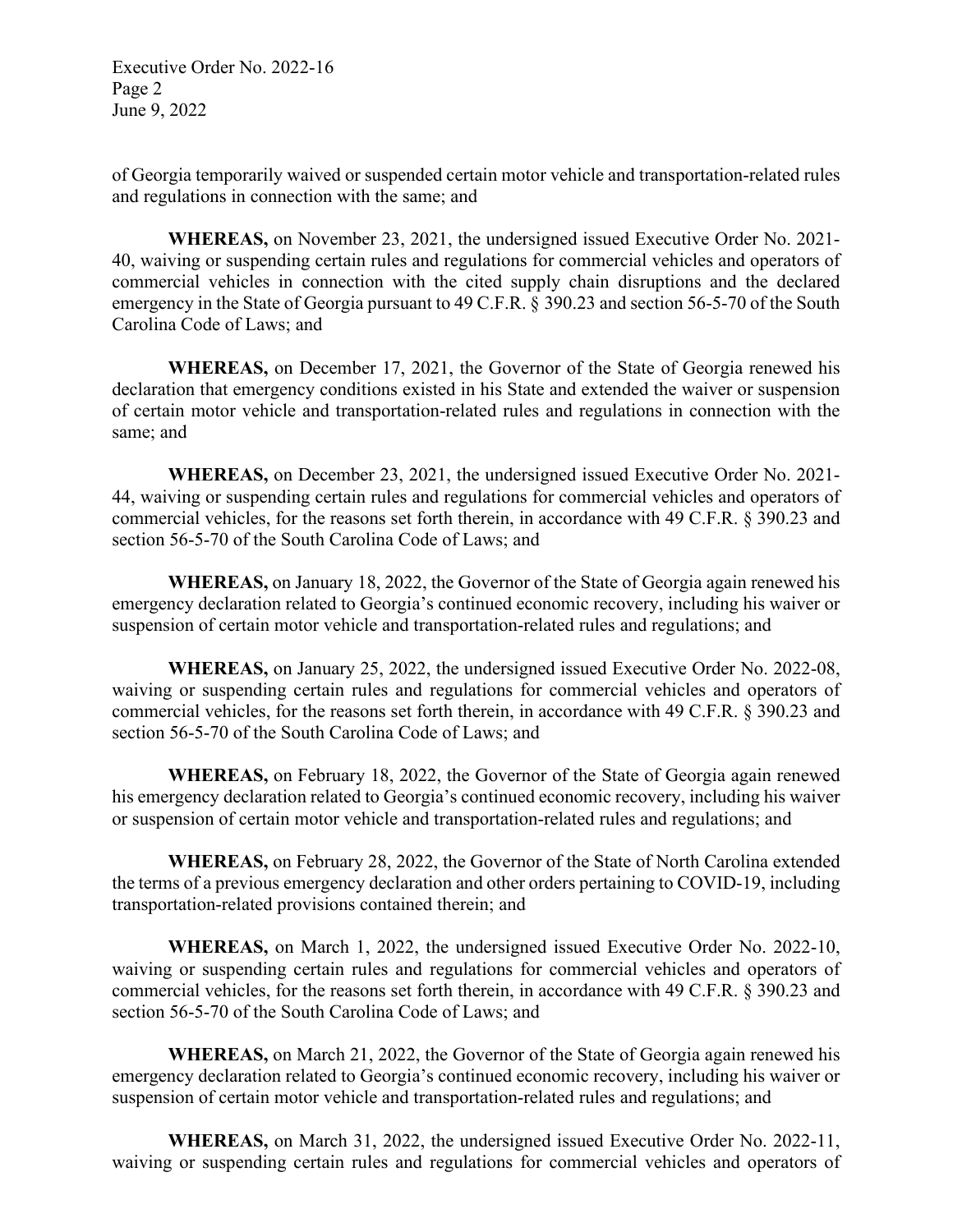Executive Order No. 2022-16 Page 3 June 9, 2022

commercial vehicles, for the reasons set forth therein, in accordance with 49 C.F.R. § 390.23 and section 56-5-70 of the South Carolina Code of Laws; and

**WHEREAS,** on April 14, 2022, the Governor of the State of Georgia declared that emergency conditions existed in his State due to supply chain disruptions and, in doing so, the Governor of the State of Georgia temporarily waived or suspended certain motor vehicle and transportation-related rules and regulations in connection with the same; and

**WHEREAS,** on May 26, 2022, the Governor of the State of Georgia again renewed his declaration that emergency conditions existed in his State and extended the waiver or suspension of certain motor vehicle and transportation-related rules and regulations in connection with the same; and

**WHEREAS,** on May 31, 2022, the Governor of the State of North Carolina again extended the terms of a previous emergency declaration and other orders pertaining to COVID-19, including transportation-related provisions contained therein, and amended the scope of the same to account for the ongoing shortage of infant or baby formula; and

**WHEREAS,** for the aforementioned and other reasons and in accordance with the cited authorities, the undersigned has determined that the circumstances described herein in connection with existing, ongoing, and anticipated supply chain disruptions and any actual, potential, or perceived interruptions in the availability, transportation, or delivery of critical consumer goods and industrial materials in the State of South Carolina constitute an emergency for purposes of 49 C.F.R. § 390.23 and section 56-5-70 of the South Carolina Code of Laws such that it is necessary and prudent to provide additional relief to assist in facilitating, supporting, and strengthening South Carolina's transportation industries and infrastructure so as to avoid, mitigate, or minimize further national and international supply chain interruptions.

**NOW, THEREFORE,** by virtue of the authority vested in me as Governor of the State of South Carolina and pursuant to the Constitution and Laws of this State and of these United States and the powers conferred upon me therein, I hereby order and direct as follows:

## **Section 1. Transportation Waivers to Address Continued Supply Chain Disruptions and Nationwide Infant Formula Shortage**

A. I hereby determine and declare that the existing, ongoing, and anticipated threats and circumstances described herein associated with supply chain disruptions and the impacts related to the same constitute an emergency pursuant to 49 C.F.R. § 390.23 for purposes of suspending certain rules and regulations, as set forth below, for commercial vehicles and operators of commercial vehicles in accordance with 49 C.F.R. § 390.23 and section 56-5-70 of the South Carolina Code of Laws.

B. I hereby authorize and direct the South Carolina Department of Transportation ("DOT") and the South Carolina Department of Public Safety ("DPS"), including the State Transport Police, as needed, to waive or suspend application and enforcement of the requisite state and federal rules and regulations pertaining to registration, permitting, length, width, weight, load, and hours of service for commercial vehicles and operators of commercial vehicles operating in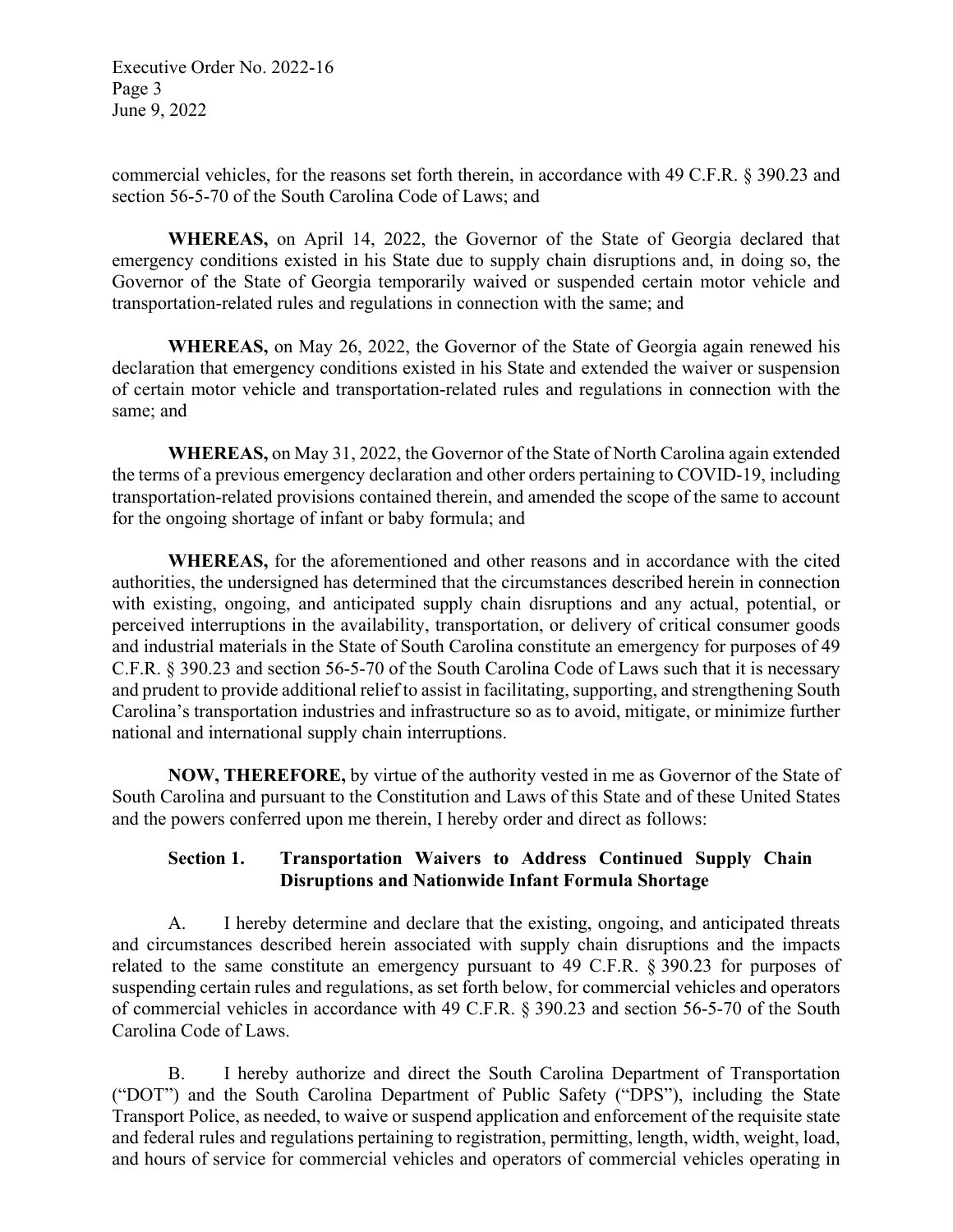Executive Order No. 2022-16 Page 4 June 9, 2022

accordance with the provisions of the Federal Motor Carrier Safety Administration's ("FMCSA") May 27, 2022 Extension and Amendment of the Modified Emergency Declaration No. 2020-002 Under 49 C.F.R. § 390.25 or the FMCSA's May 23, 2022 Regional Emergency Declaration No. 2022-005 Under 49 C.F.R. § 390.23, or any future amendments or supplements thereto; providing direct assistance as defined by 49 C.F.R. § 390.5 to the declared emergencies in the State of Georgia or the State of North Carolina; or otherwise assisting with the existing or anticipated threats and circumstances associated with supply chain disruptions, to include those related to the nationwide infant or baby formula shortage, as further described herein.

C. I hereby authorize DOT and DPS, as applicable, to apply for or request any additional federal regulatory relief, waivers, permits, or other appropriate flexibility deemed necessary, whether pertaining to the transportation of overweight loads on interstate highways or otherwise, on behalf of the State of South Carolina and to promptly implement the same without the need for further Orders.

D. This Section shall not be construed to require or allow an ill or fatigued driver to operate a commercial motor vehicle. In accordance with 49 C.F.R. § 390.23, "a driver who informs the motor carrier that he or she needs immediate rest must be permitted at least ten (10) consecutive hours off duty before the driver is required to return to such terminal or location." Likewise, this Section shall not be construed as an exemption from the applicable controlled substances and alcohol use and testing requirements in 49 C.F.R. § 382, the commercial driver's license requirements in 49 C.F.R. § 383, or the financial responsibility requirements in 49 C.F.R. § 387, and it shall not be interpreted to relieve compliance with any other state or federal statute, rule, order, regulation, restriction, or other legal requirement not specifically waived, suspended, or addressed herein or addressed in any additional or supplemental guidance, rules, regulations, restrictions, or clarifications issued, provided, or promulgated by DOT or DPS.

E. Subject to any guidance, rules, regulations, restrictions, or clarification issued, provided, or promulgated, or which may be issued, provided, or promulgated, by DOT or DPS, as authorized herein or as otherwise provided by law, and notwithstanding the waiver or suspension of certain rules and regulations as set forth above, drivers in South Carolina are still subject to the following state requirements to ensure public safety:

- 1. Weight, height, length, and width for any such vehicle with five (5) weight bearing axles on highways or roadways maintained by the State of South Carolina shall not exceed, for continuous travel on all non-interstates, United States, and South Carolina designated routes, maximum dimensions of twelve (12) feet in width (except as provided below), thirteen (13) feet six (6) inches in height, and ninety thousand (90,000) pounds in gross weight.
- 2. Posted bridges may not be crossed.
- 3. All vehicles shall be operated in a safe manner, shall not damage the highways nor unduly interfere with highway traffic, shall maintain the required limits of insurance, and shall be clearly identified as a utility vehicle or shall provide appropriate documentation indicating they are responding to the emergency.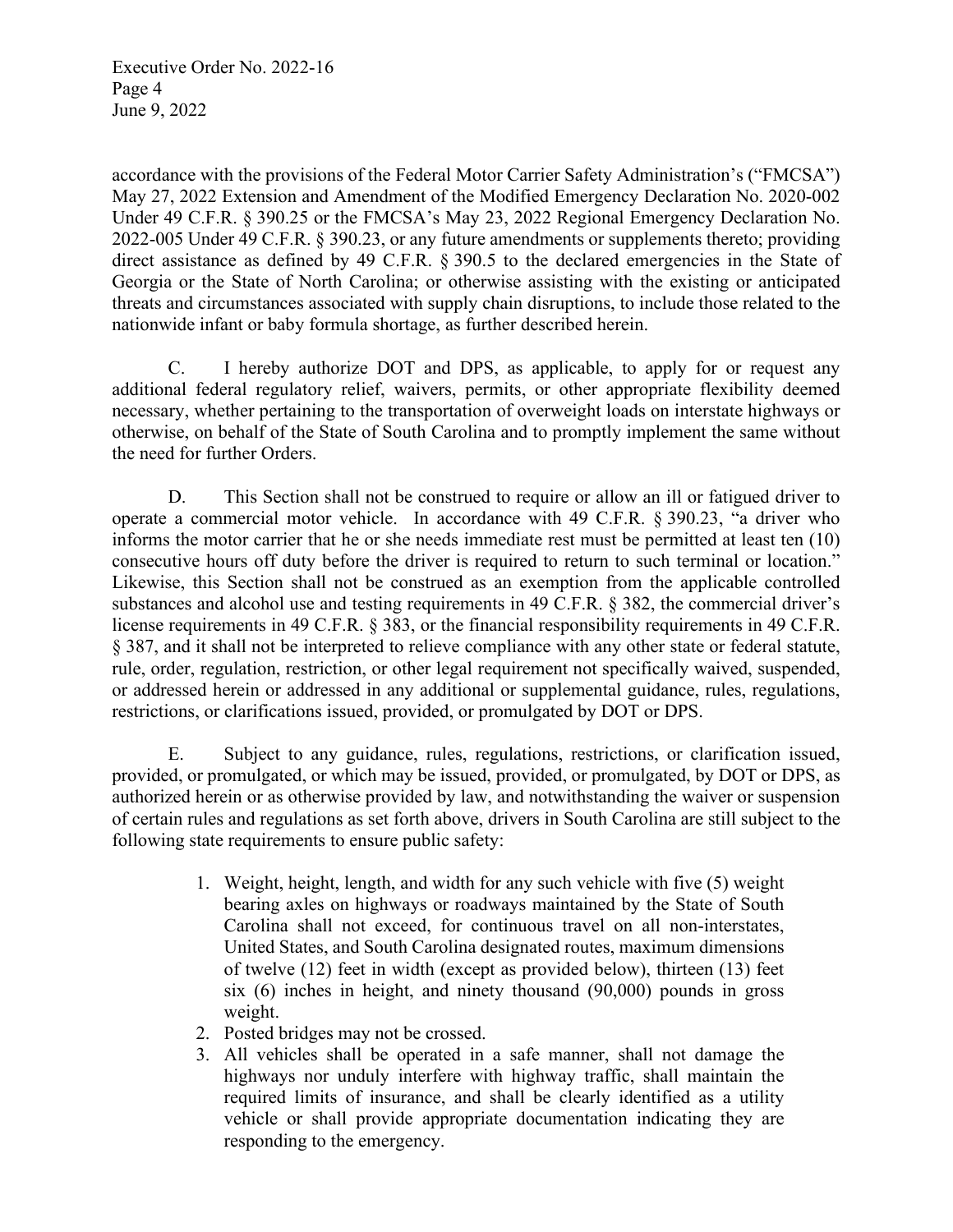- 4. Except as provided below, any vehicles that exceed the above dimensions, weights, or both, must obtain a permit with defined routes from the South Carolina Department of Transportation Oversized/Overweight Permit Office. To order a permit, please call (803) 737-6769 during normal business hours, 8:30 a.m. – 5:00 p.m., or (803) 206-9566 after normal business hours.
- 5. In accordance with federal law, vehicles traveling on non-interstate routes within the National Network may not exceed a width of 102 inches or 8.6 feet without a special permit. Information regarding special permits for width on the National Network are available on DOT's website, and a list of routes on the National Network is set forth in Appendix A to 23 C.F.R. Part 658.
- 6. Transporters are responsible for ensuring they have oversize signs, markings, flags, and escorts as required by the South Carolina Code of Laws relating to oversized/overweight loads operating on South Carolina roadways.

F. I hereby authorize DOT and DPS to issue, provide, or promulgate any necessary and appropriate additional or supplemental guidance, rules, regulations, or restrictions regarding the application, implementation, or enforcement of this Section, or to otherwise provide clarification regarding the same, without the need for further Orders.

G. This Section is effective immediately and shall remain in effect for thirty (30) days or until the declared emergencies in the State of Georgia and State of North Carolina are terminated, whichever is less, in accordance with 49 C.F.R. § 390.23 and section 56-5-70 of the South Carolina Code of Laws. Unless otherwise modified, amended, extended, or rescinded by subsequent Order and absent any different or additional directives, upon the expiration of this Section, DOT and DPS may exercise discretion, to the extent appropriate and authorized or otherwise provided by law, over the application and enforcement of the requisite state and federal rules and regulations pertaining to registration, permitting, length, width, weight, load, and hours of service for commercial vehicles and operators of commercial vehicles as necessary to address any ongoing supply chain disruptions, to include those related to the nationwide infant or baby formula shortage, as further described herein or any different or additional supply chain disruptions.

## **Section 2. Directives to Address Supply Chain Disruptions**

A. I hereby declare that the provisions of Section 2 of Executive Order No. 2021-40 shall remain in full force and effect unless otherwise modified, amended, extended, or rescinded by subsequent Order.

## **Section 3. General Provisions**

A. This Order is not intended to create, and does not create, any individual right, privilege, or benefit, whether substantive or procedural, enforceable at law or in equity by any party against the State of South Carolina, its agencies, departments, political subdivisions, or other entities, or any officers, employees, or agents thereof, or any other person.